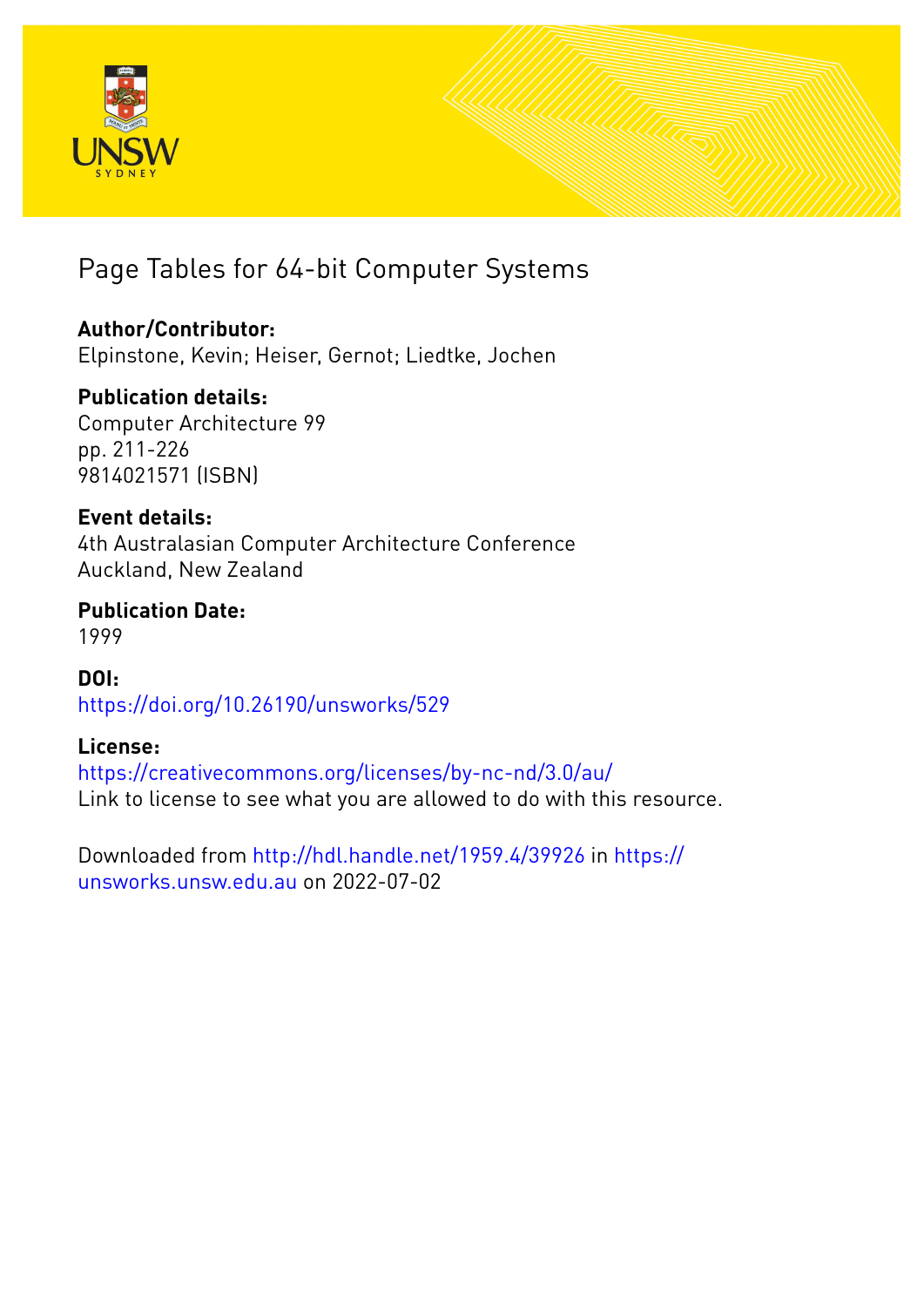### **Page Tables for 64-Bit Computer Systems**

Kevin Elphinstone , Gernot Heiser

School of Computer Science & Engineering University of New South Wales Sydney 2052, Australia E-mail: {kevine,gernot}@cse.unsw.edu.au

Jochen Liedtke

IBM TJ Watson Research Centre 30 Saw Mill River Rd Hawthorne NY, 10532, USA E-mail: jochen@us.ibm.com

**Abstract.** Most modern wide-address computer architecture do not prescribe a page table format, but instead feature a software-loaded TLB, which gives the operating system complete flexibility in the implementation of page tables. Such flexibility is necessary, as to date no single page table format has been established to perform best under all loads. With the recent trend to kernelised operating systems, which rely heavily on mapping operations for fast data movement across address-spaces, demands on page tables become more varied, and hence less easy to satisfy with a single structure.

This paper examines the issue of page tables suitable for 64-bit systems, particularly systems based on microkernels. We have implemented a number of candidate page table structures in a fast microkernel and have instrumented the kernel's TLB miss handlers. We have then measured the kernel's performance under a variety of benchmarks, simulating loads imposed by traditional compact address spaces (typical for UNIX systems) as well as the sparse address spaces (typical for microkernel-based systems). The results show that *guarded page tables*, together with a software TLB cache, do not perform significantly worse than any of the other structures, and clearly outperform the other structures where the address space is used very sparsely.

Present address: IBM TJ Watson Research Centre, 30 Saw Mill River Rd, Hawthorne NY, 10532, USA

Proceedings of the Fourth Australasian Computer Architecture Conference, Auckland, New Zealand, January 18–21 1999. Copyright Springer-Verlag, Singapore. Permission to copy this work for personal or classroom use is granted without fee provided that: copies are not made or distributed for profit or personal advantage; and this copyright notice, the title of the publication, and its date appear. Any other use or copying of this document requires specific prior permission from Springer-Verlag.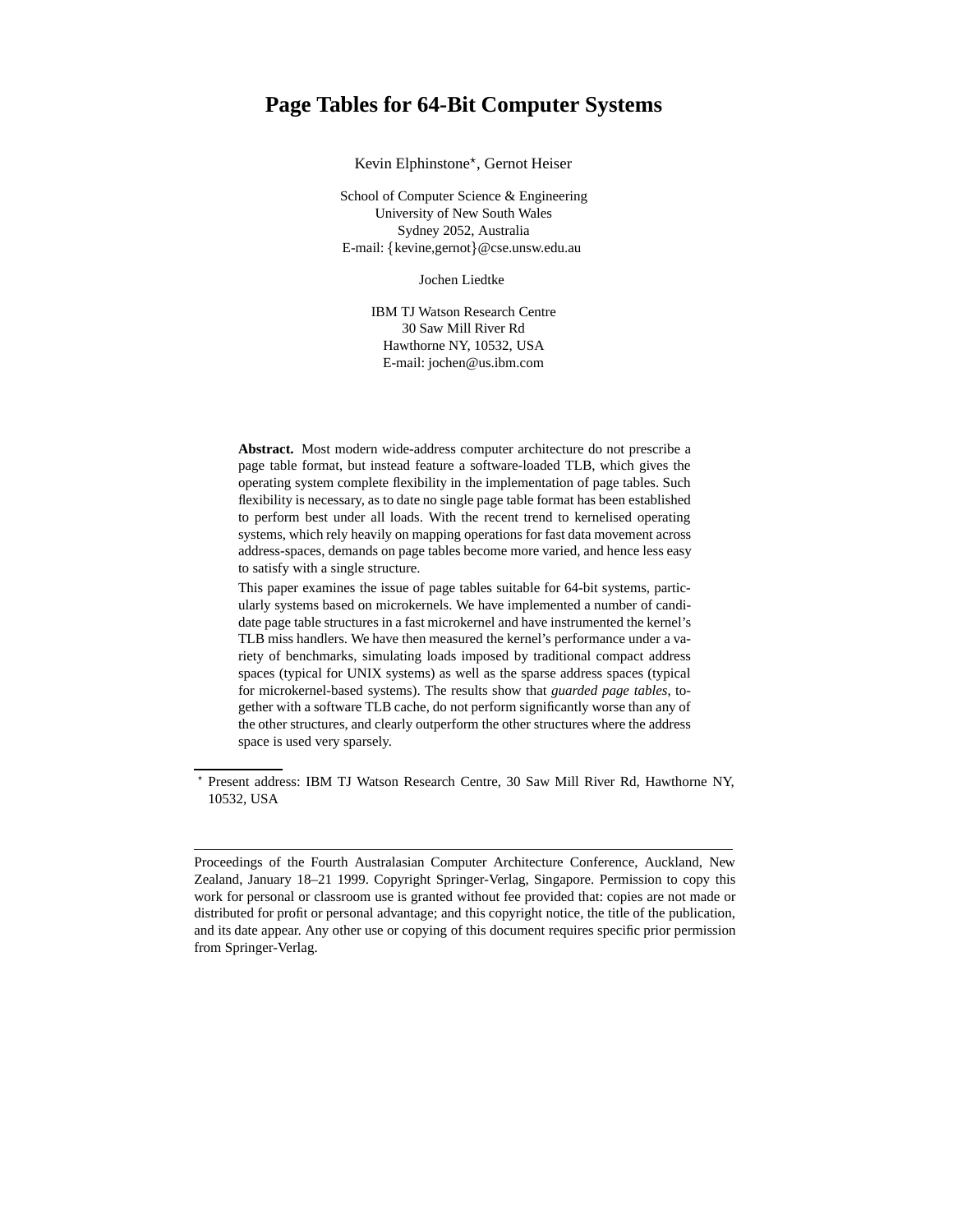#### **1 Introduction**

Most modern 64-bit microprocessors feature a software-loaded TLB, and thus leave the choice of the page table format to the operating system (OS) designers. This is a reflection of the fact that to date no single page table structure has been shown to provide the best performance in all relevant circumstances.

At the same time, address-space usage by operating systems is changing. In particular, *kernelised systems*, such as those based on Mach [Rashid et al., 1988], make heavy use of virtual memory mappings in order to transfer data efficiently between different address spaces. This leads to sparsely populated address spaces, in contrast to the traditional two-segment model typical for UNIX systems. Sparse address space use is also typical for some other client-server based systems, such as object-oriented databases [Lamb et al., 1991], or for single-address-space systems [Murray et al., 1993, Chase et al., 1994, Heiser et al., 1998].

In order to get good performance out of such systems, it is important to use page tables which support efficiently the operations these kernels require. In this paper we examine these issues in detail. We use a representative architecture, the MIPS R4x00 family [R4700, 1995], and our own implementation of the *L4 microkernel* [Liedtke, 1995, Elphinstone et al., 1997] as a testbed. L4 is presently the fastest kernel available [Liedtke et al., 1997]; its low intrinsic overhead makes it particularly sensitive to pagetable performance, and therefore an ideal target for such an investigation.

The goal of this study is to examine how various page table structures perform under different conditions, as they are likely to exist in the next generation of computer systems. We will specifically attempt to determine whether there exist page tables which perform well under all anticipated loads. Such a structure would then be ideal for microkernels, which are supposed to present a platform on top of which a variety of different systems, traditional as well as novel, can be implemented.

#### **2 Page Tables for 64-Bit Architectures**

In this section we give a brief description of various page table structures in use, for more details see [Huck and Hays, 1993].

#### **2.1 Linear and multi-level page tables**

In most 32-bit systems *forward-mapped page tables* are used, which consist of page table entries (PTEs) containing physical frame numbers and which are sorted by virtual page number. A single *root page table* is enough to map all the pages of a page table covering a 32-bit address space. This root page is kept in unmapped memory.

In a *multi-level page table* (MPT) the most significant bits of the virtual page number are used as an index into the root page table. This contains a pointer to a secondary page table, which is then indexed with the remaining bits of the page number to find a PTE containing the physical address. If the secondary page is not mapped, a secondary fault occurs, which can be avoided by allocating the page table in physical memory. Secondary page tables are allocated as needed. This scheme is used on many 32-bit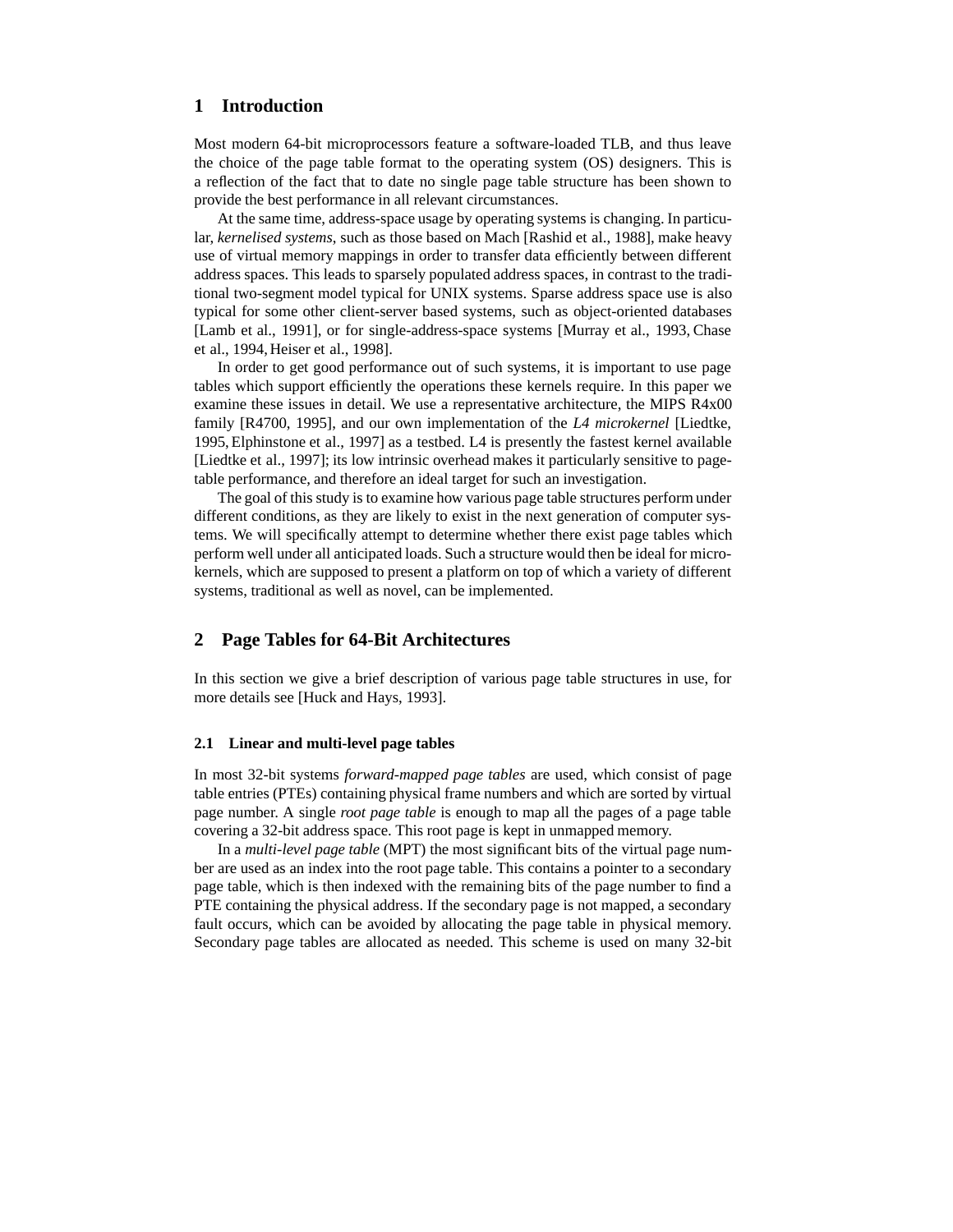architectures, such as the SPARC and the Motorola 680x0. For larger address spaces more levels are required (six for a 64-bit address space with a 4kb page size and 4kb page tables).

An elegant simplification is the *linear page table*, LPT, which removes the need for the tree structure by allocating the page table for the full virtual address space as an array in virtual memory. Any PTE can be accessed by a single indexing operation into the page table, reducing the number of operations required, compared to the MPT. However, if the appropriate page table page is not mapped, a secondary fault is generated. In 32-bit systems the mapping for any page of the page table can be obtained from the root page which is held in unmapped memory. This approach has been used in the VAX [Clark] and Emer, 1985].

For larger address spaces, multiple misses can occur, up to six cascaded faults for 64-bits. This is unavoidable, as it is infeasible to hold the complete LPT in physical memory. Hence, the LPT is faster than the MPT only as long as all required portions of the page table are mapped. As the cost of a nested TLB refill is much higher than that of indexing the 5 higher-levels of an MPT, an LPT can outperform an MPT only if cascaded TLB misses are very infrequent. Furthermore, the necessity to handle up to 5 nested TLB misses on the page table requires TLB entries for the relevant pages. Hence a significant number of TLB entries are used up by the page table.

While both data structures work well in 32-bit address spaces, good performance in wide address spaces can only be expected as long as address space usage is compact.

#### **2.2 Hashed page tables**

Large-address-space architectures generally use page tables based on the idea of an *inverted page table* (IPT) [Cocke, 1981,Chang and Mergen, 1988], which is a table sorted by frame numbers containing virtual page numbers. The index is obtained from a hash table. The more popular version combines the two tables, resulting in a table containing both, the virtual page number and the frame number [Rosenberg and Abramson, 1985]. It is indexed by some easily computable hash of the page number. Some data structure, usually a linear list, is used for resolving collisions. This structure is called a *hashed page table* (HPT).

*Clustered page tables* (CPTs) are a variant of HPTs designed to reduce space needs [Talluri et al., 1995]. They store mapping information for several consecutive pages with a single tag.

#### **2.3 Guarded page tables**

The guarded page table (GPT) is a forward-mapped structure recently proposed by Liedtke [Liedtke, 1993, Liedtke, 1996], specifically to deal with sparse memory usage in large address spaces. Sparsity is problematic in MPTs as it leads to page tables with very few (maybe only a single) valid mapping in intermediate nodes. This can at worst lead to excessive space overhead for page tables in extreme cases, and at best wastes TLB entries. GPTs avoid this problem by storing a *guard* with each pointer in the page table. If the virtual address to be translated is valid, this guard must be a prefix of the remaining address bits (after removing bits already used at higher levels of the page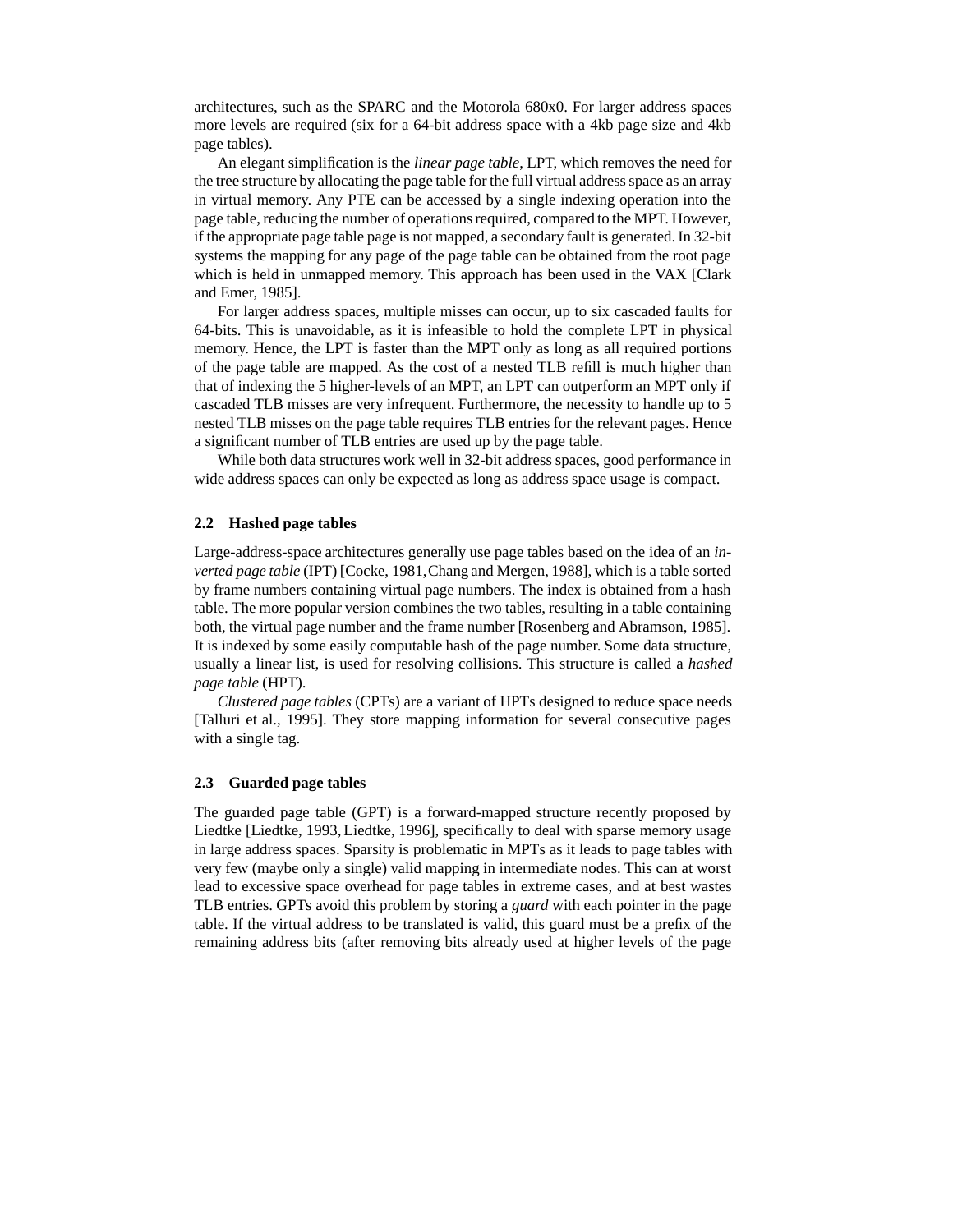table). In the case of a match, the prefix can be removed as if it were used for indexing into a page table.



**Fig. 1.** Guarded Page Table: Storing the guard **1011** together with the child pointer at entry **11** of the top-level table removes the need to store and traverse two intermediate page tables.

This is shown in Figure 1: Two intermediate page tables each contain a single valid entry, corresponding to address bits **10** and **11**. The GPT short-circuits these intermediate pages by storing the guard **1011** with the higher-level entry. The higher level is indexed with the leading bits (11), the guard bits (**1011**) are stripped, and the remaining bits serve as an index into the next lower page table.

An interesting property of GPTs is that page tables can be of variable size, anything from a two-PTE node to one as big as the hardware page size. A single GPT tree can arbitrarily mix node sizes, even on the same level. Multiple page size can also easily be supported.

#### **2.4 Software TLB cache**

Instead of just using a page table for handling TLB misses, a software cache for TLB entries, called *software TLB* (STLB) or *secondary TLB*, can be used [Bala et al., 1994]. The TLB miss handler first attempts to load the missing entry from the STLB and only on a miss consults the proper page table. This can significantly speed up TLB miss handling when using forward-mapped page tables.

Tagging the entries of the STLB with address space IDs allows sharing it between all processes. This not only reduces the amount of memory required for the STLB, it also reduces address-space setup and tear-down cost and context switching overhead.

#### **3 Methodology**

In order to investigate the performance implications of these page table structures, we have performed a number of experiments, running a set of benchmarks on an instrumented  $\mu$ -kernel.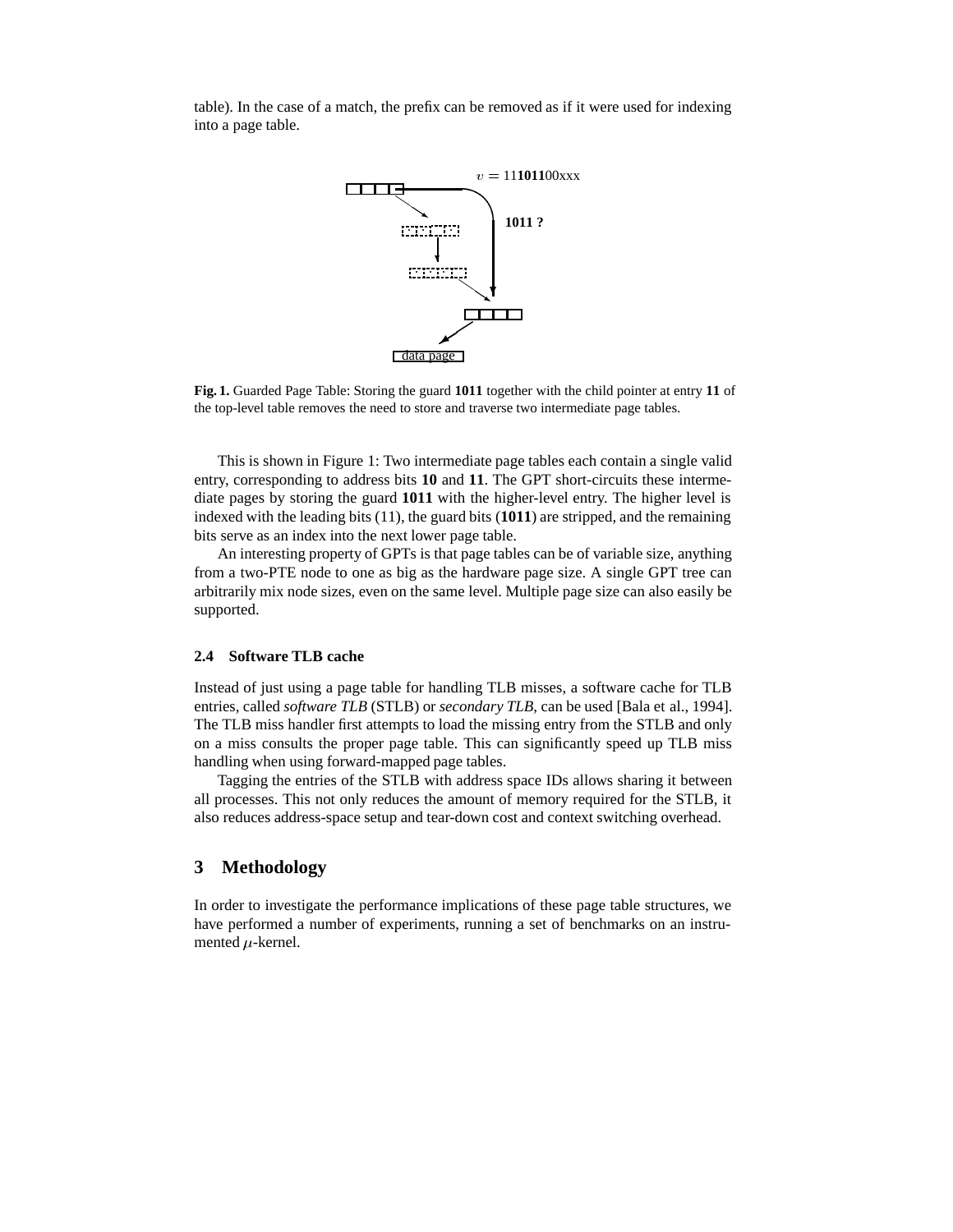#### **3.1 Test bed**

As mentioned earlier, we use for our experiments the L4  $\mu$ -kernel [Liedtke, 1995, Elphinstone et al., 1997] running on a 100MHz MIPS R4700 processor [R4700, 1995]. The R4700 has a tagged, software-loaded TLB with 48 entries, each entry mapping a pair of contiguous virtual pages of 4kb each. The processor supports a 40-bit address space. However, we designed our page tables to work with full 64-bit addresses.

L4 is known for low system-call overhead and efficient IPC. The MIPS version takes  $<$  60 cycles to perform a null system call and  $<$  100 cycles for a null IPC [Liedtke et al., 1997].

We created several versions of the kernel, each using a different page table structure. For the study of absolute TLB miss handling costs, each TLB refill hander was carefully instrumented. The instrumentation code counts all cycles spent in TLB refill, except the cost of the initial fault, the return from the trap, and two instructions of the refill routine. The uncounted part of TLB refill, as well as the instrumentation overhead, were exactly the same for all page table versions. For the measurement of elapsed times (and thus the study of relative TLB miss handling cost) we used uninstrumented versions of the kernel.

#### **3.2 Page table implementations**

We implemented the following page tables:

- **MPT** A multi-level page table. Its internal nodes contain 32-bit pointers, an optimisation possible by allocating the page table in high memory and using sign extension on 32-bit pointers. This allows internal nodes to hold 1024 pointers to lower-level page tables. Leaf nodes contain pairs of 4-byte PTEs as well as a pair of 4-byte mapping tree pointers. The latter are required by the  $\mu$ -kernel to manage mappings between (recursive) address spaces. 32-Bit leaf entries suffice to map 16TB of RAM, which is more than what the R4700 supports. In spite of these optimisations, a six-level page is required to map 64-bit addresses. The levels are indexed by bits 63–61, 60–51, 50–41, 40–31, 30–21 and 20–13.
- **G2–G256** GPTs with various node sizes, fixed for the whole page table. "Gn" has nodes holding <sup>n</sup> entries. Each internal entry consists of a 64-bit pointer and a 64-bit guard. The leaf nodes hold pointers to external nodes containing two MIPS format PTEs, plus two 32-bit pointers to the mapping tree. Leaf entries are therefore also 16 bytes in size.
- **H8k** An 8kb hashed page table. It contains 32-byte entries consisting of a 64-bit tag, two 32-bit PTEs, two 32-bit mapping tree pointers, and a 64-bit pointer to a linear overflow chain. The refill routine moves the hit entry to the head of this list.
- **H128k** A 128kb version of H8k.
- **C128k** A 128kb CPT. Each bucket contains a 64-bit tag, eight 32-bit PTEs, eight 32-bit mapping tree pointers, a 64-bit pointer to the overflow list, and 48 bytes padding for proper alignment, for a total of 128 bytes. The overflow buckets contain the same fields, except no padding is necessary.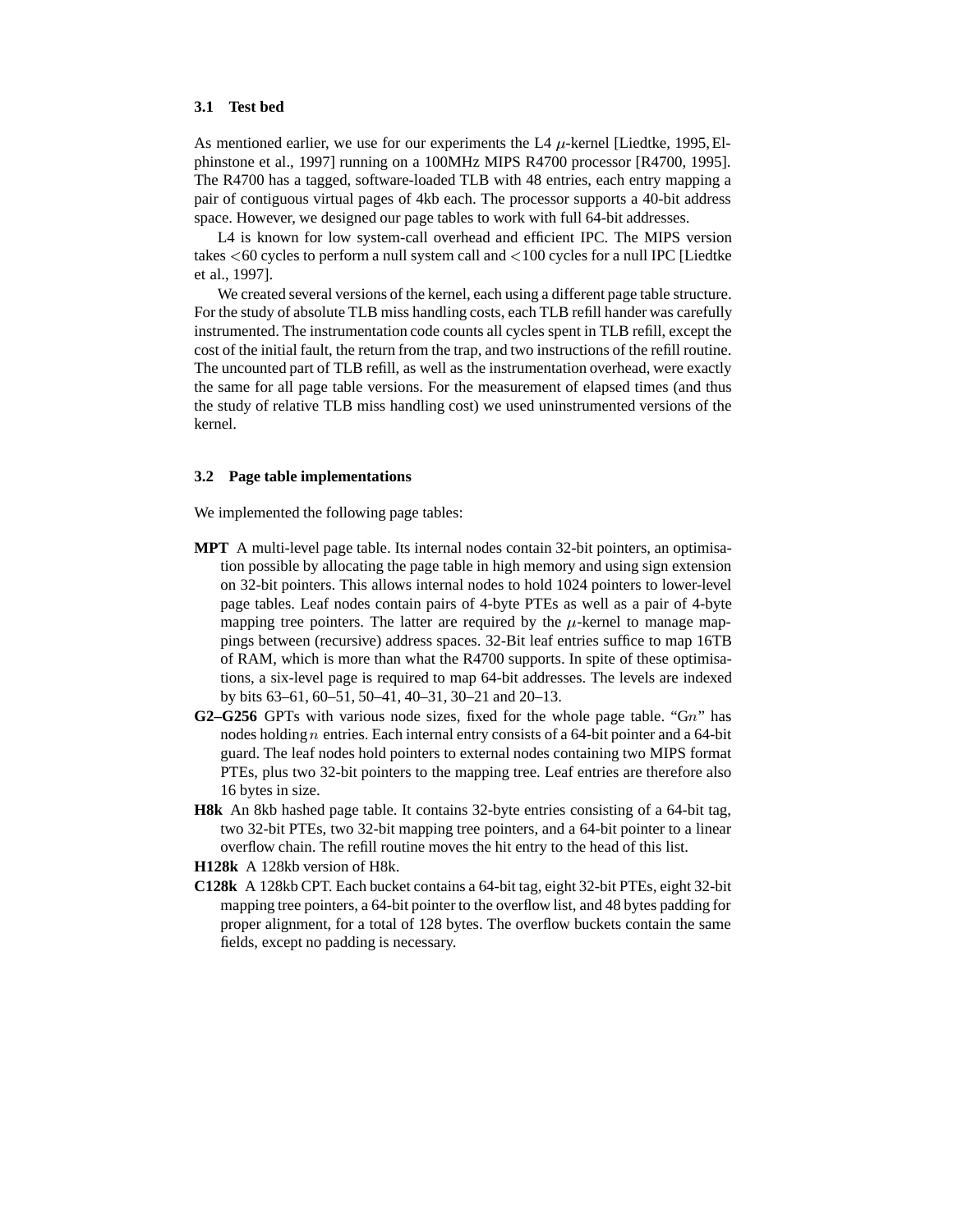- **S8k/G16** An 8kb tagged direct mapped software TLB cache containing 16-byte entries consisting of a 64-bit tag and two 32-bit PTEs. The cache is backed by a G16 page table.
- **S128k/G16** A 128kb version of S8k/G16.

All page tables were allocated in physical memory. This is, of course, only realistic as long as the page tables remain relatively small. If that is no longer the case, page tables must be allocated in virtual memory, implying the occurrence of nested TLB misses, and thus reduced performance. Our  $\mu$ -kernel presently cannot handle secondary TLB misses at all, which is why we could not implement an LPT.

#### **3.3 Benchmarks**

In order to examine the effect of page table structures on system performance under various application loads, we used a variety of standard and non-standard benchmarks. All benchmarks were run in memory, i.e., there was no I/O activity during the runs.

**Conventional benchmarks** In order to examine the performance of traditional UNIXlike applications, we ran a subset of the SPEC95 benchmark [SPEC95, 1995]. The selected programs are characterised by high TLB miss handling overhead. In addition we used a number of other popular benchmarks from a collection maintained by Al Aburto [Aburto, ]. Table 1 lists the benchmarks used. For simplicity we ran the gcc benchmark on a single input file only  $(1amptip.i)$ . Furthermore, we ran mm only using the "normal" algorithm, as the other algorithms do not exercise the TLB to any significant degree. All other benchmarks were run unmodified. In the following, this suite will be referred to as the "conventional" benchmarks.

| SPEC95 benchmarks              | Aburto benchmarks              |                                |          |  |       |  |       |                               |
|--------------------------------|--------------------------------|--------------------------------|----------|--|-------|--|-------|-------------------------------|
| size [Mb] type remarks<br>name | size [Mb] type remarks<br>name |                                |          |  |       |  |       |                               |
| go                             | $0.8 \quad I$                  | game of go                     | c4       |  |       |  | 5.1 I | game of <i>connect four</i>   |
| swim                           |                                | 14.2 F PDE solver              | nsieve   |  | 4.9 I |  |       | prime number generator        |
| $_{\rm gcc}$                   |                                | 9.3 I GNU C compiler**         | heapsort |  | 4.0 I |  |       | sorting large arrays          |
| compress                       |                                | 34.9 I file (un)compression mm |          |  |       |  | 7.7 F | matrix multiply <sup>**</sup> |
| apsi                           | $2.2$ F                        | PDE solver                     | tfftdp   |  |       |  | 4.0 F | fast Fourier transform        |
| wave <sub>5</sub>              |                                | 40.4 F PDE solver              |          |  |       |  |       |                               |

Table 1. "Conventional" benchmarks used. Type "I", "F" stands for integer or floating point, respectively. \*\* indicates modification as explained in the text.

**Sparse benchmarks** In order to evaluate the handling of sparse address use by the different page tables, we defined two sets of synthetic sparse memory benchmarks. The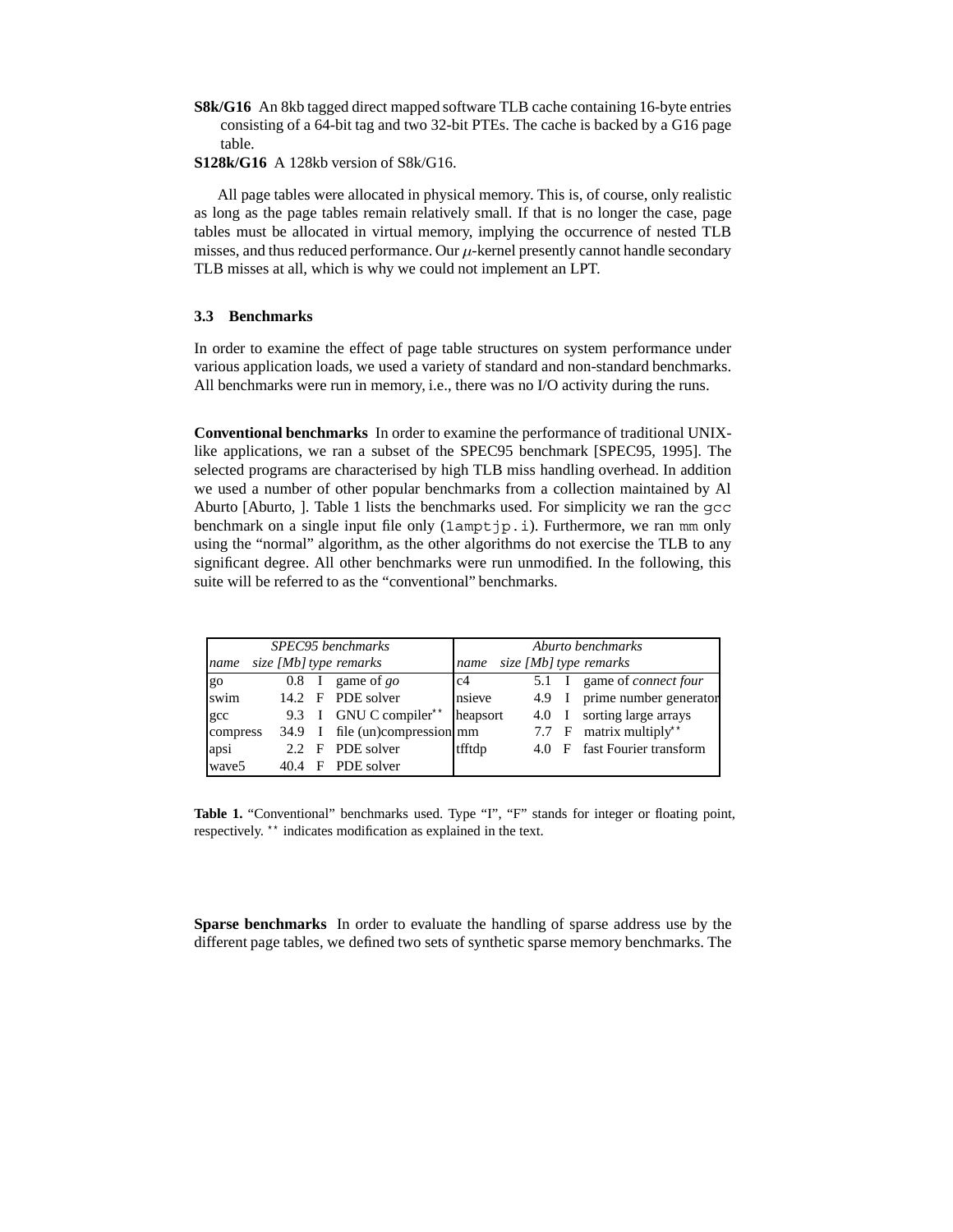first one, called "*uniform*", allocates between 64 and 8192 single pages at uniformly distributed random addresses. This is obviously a "tough", and somewhat pathological benchmark, as the uniform distribution implies essentially no clustering of pages.

The second benchmark, called "*file*", allocates multi-page objects at uniformly distributed random addresses. The sizes of these objects are taken from a measured file system size distribution [Elphinstone, 1993]. We expect this to be a more realistic model of sparse address-space usage in future 64-bit systems.

**Tasking benchmarks** Task creation and deletion costs were measured by executing the loop

> create task wait for IPC from child delete child

100 times. The child does nothing but send a null IPC to the parent; it requires only a single page to run.

**Mapping benchmarks** Appel and Li [Appel and Li, 1991] point out the importance of efficient virtual memory primitives. The primitive most relevant to this study is decreasing accessibility (unmapping or write protecting) of large regions of the address space (their PROTN operation).

We implemented a version of Appel & Li's benchmark, using processes, client and server. The server initially maps 128 consecutive pages into the client's address space. The benchmark times the cost of write-protecting all 128 pages and then unprotecting them all in random order. In the PROT1 version the pages are write-protected one-byone, while the PROTN version protects them in a single system call.

We also implemented a sparse scenario: Again we protect and unprotect a total of 128 pages, but this time the pages are randomly (and uniformly) distributed in an otherwise unmapped region of varying size (64kb–16Mb). Two versions of this benchmark are implemented: In the first one the client only has a minimum set of pages mapped, only a code and a stack segment besides the pages being protected and unprotected. This is not a particularly realistic scenario, as a process is not likely to write-protect almost its whole address space (except for uses like checkpointing). The second version therefore has, in addition, a large (64Mb) data segment, which is not affected by the mapping operations.

#### **4 Results**

#### **4.1 Optimal GPT size**

As pointed out in Section 2.3, GPTs are a fairly general data structure; the design leaves a significant amount of flexibility to the implementation. So far, practical experience with GPTs is very limited. Liedtke [Liedtke, 1996] published a number of theoretical results mostly concerned with the behaviour of GPTs under worst-case conditions. No results on GPT sizing under practical conditions have been published to date.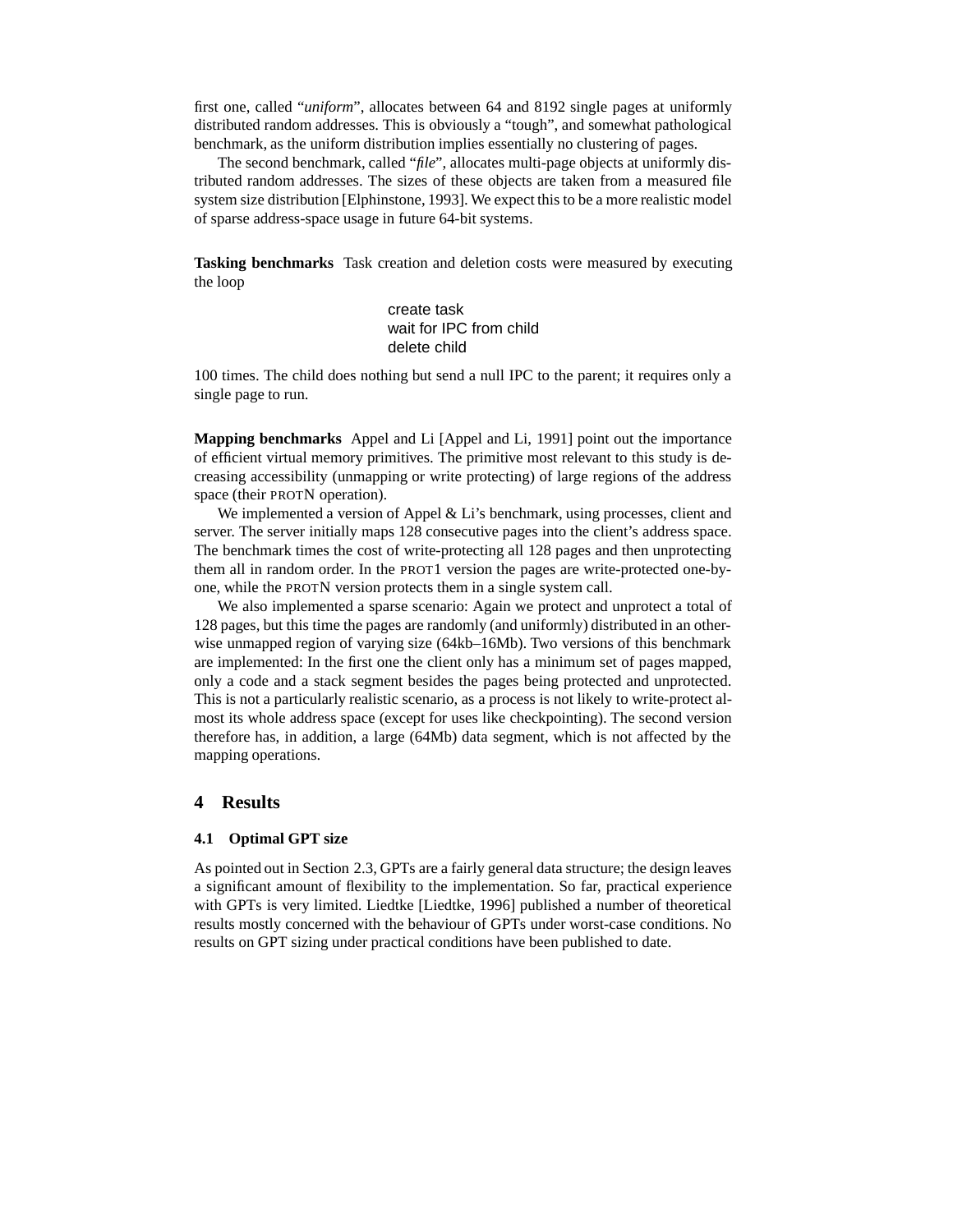For the purpose of comparing GPTs with other data structures we decided to use only GPTs of a fixed size. This means that there is a potential for improving our results for GPTs by implementing sophisticated sizing schemes; our results on GPTs therefore need to be understood as a scenario which might be optimised further.

We used the conventional and the sparse benchmarks to determine a single GPT size which would constitute a good compromise, suitable for comparison with the other data structures.



**Fig. 2.** TLB refill cost over GPT size, averaged over all conventional benchmarks. Error bars indicate standard deviation.

Figure 2 shows the number of cycles used for TLB refills as a function of GPT size. These (as all refill costs further on) are what is measured by the instrumentation code, and therefore do not include the time taken for the TLB miss trap and the return from the exception. Refill costs were averaged over all 11 conventional benchmarks. As expected, increasing node size reduces the refill cost as a result of reducing the tree depth. The improvement becomes small for node sizes exceeding about four.

Figure 3 shows the total size of the page tables, normalised to the number of PTEs stored, as a function of GPT node size. While the actual data depend on the particular program run, the general picture is the same: Very small GPT nodes result in deep trees, leading to high overhead. Very large nodes lead to high overhead, resulting from poor utilisation of the GPT nodes. In all benchmarks a 16-entry GPT has close to minimum space overhead.

If address space usage is very sparse, space overhead is minimised by small GPT nodes. This is shown in Figure 4, which shows the page table size overheads obtained from running the synthetic sparse benchmarks. Results fluctuated significantly (as indicated by the error bars) with the particular random sequence used. Interestingly, we found essentially no dependence of the size overhead (per PTE) on the number of pages mapped.

As expected, the overhead increases with increasing GPT node size. However, even in the rather pathological "uniform" case, the increase is much less dramatic as predicted by the theoretical worst-case scenario. In the more realistic "file" benchmark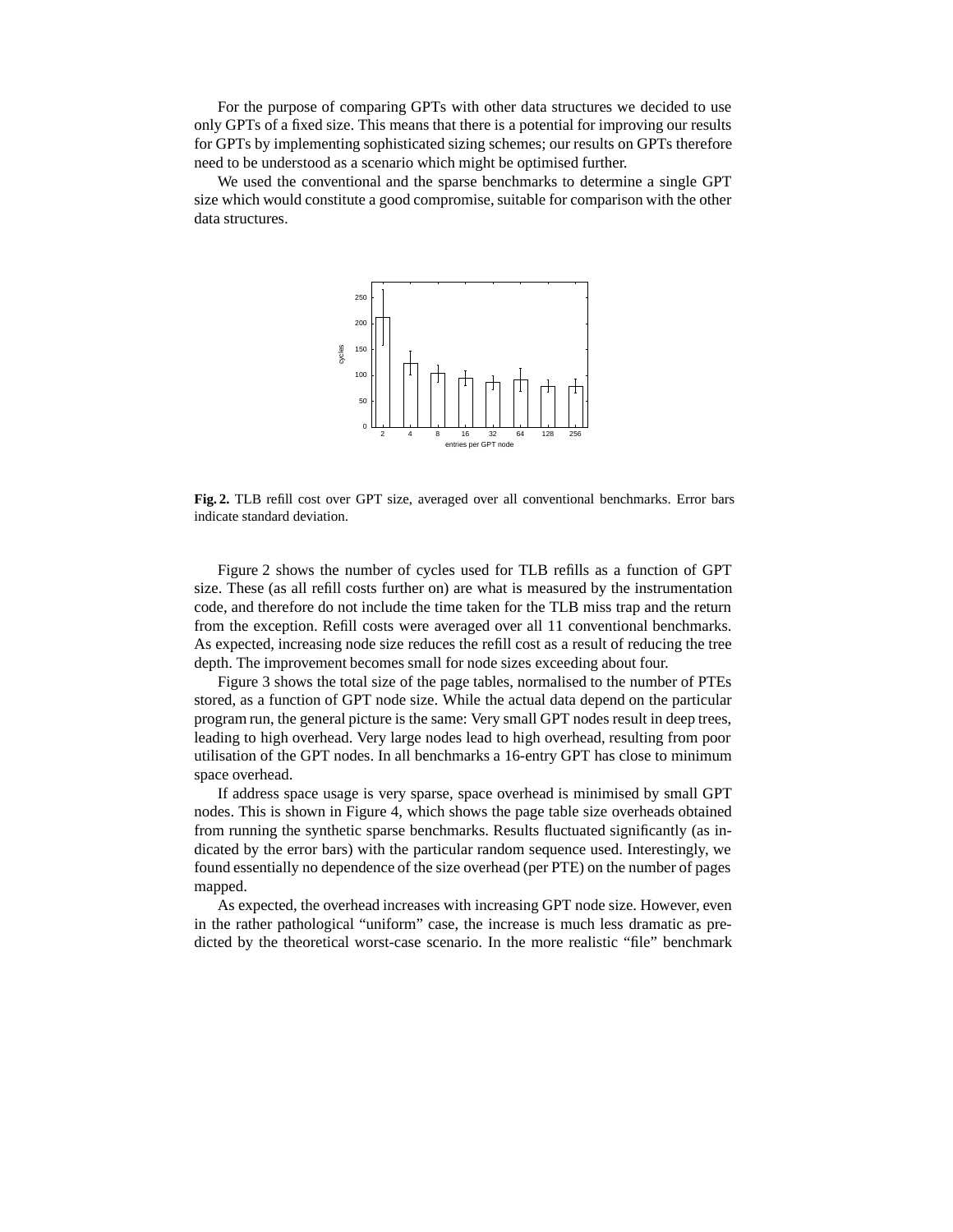



**Fig. 3.** GPT space overhead over GPT size for the conventional benchmarks. The three values are the biggest overhead observed in our benchmarks (go), the average overhead observed, and the smallest overhead observed in our benchmarks (wave5).

**Fig. 4.** GPT space overhead over GPT size for sparse benchmarks, compared to the theoretical worst case. Error bars indicate standard deviation.

space overhead remains reasonable except for the largest GPTs. All in all the space overhead remains reasonable for node sizes  $\leq 16$ : G16 space usage is about 2.5 times that of G2 for "uniform" and 1.7 times for "file".

Based on these results we selected a GPT node size of 16 for the comparisons with other page tables.

#### **4.2 Comparison of page table structures**

**Conventional benchmarks** Table 2 shows the elapsed times of the conventional benchmarks using the various page table structures. For most programs the page table structure affects the run time by a few percent, however, in some cases ( $mm$  and  $c4$ ) the page table can make a difference of more than 30 %. It is interesting to note that these are by no means large benchmarks (7.7MB and 5.1MB respectively), but are obviously the ones with the most "random" memory access patterns. Essentially the R4700's TLB is too small to support these applications well, and an efficient page table structure is hence important even for these traditional 32-bit applications.

The good news is that a software TLB can remedy the shortage of hardware TLB entries. This becomes clearer in Figure 5, which shows the average number of cycles spent on TLB refills for the different page tables. (The absolute minimum number, assuming no cache misses, would be nine cycles.) The figure shows the reload cost of GPTs being in between that of MPTs and HPTs. However, combining the GPT with a TLB cache performs even better than the HPT. The reason the STLB/G16 combination has a slight edge over the HPT is that the GPT can handle STLB misses faster than the linear overflow chain used with the HPT. We did not implement a STLB/MPT combination, but there is no reason to assume that its performance would be significantly different from STLB/G16.

The standard deviations (shown as error bars in Figure 5) indicate that, while even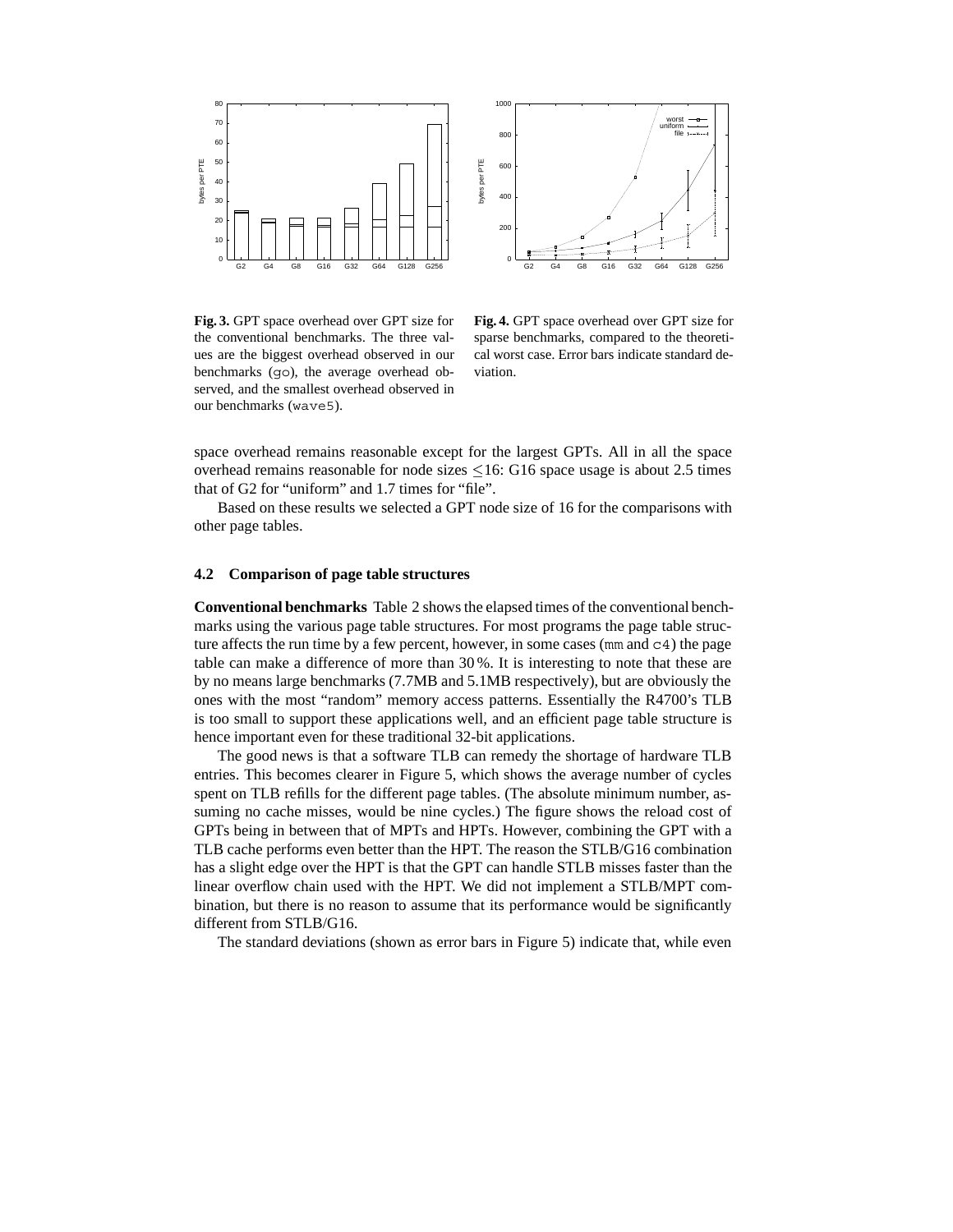| <i>benchmark</i>  | <b>MPT</b> | G16  | H8k  | H128k |      |      | C128k S8k/G16 S128k/G16 |
|-------------------|------------|------|------|-------|------|------|-------------------------|
| go                | 1.0        | 1.00 | 0.98 | 0.98  | 0.99 | 0.97 | 0.97                    |
| swim              | 1.0        | 1.00 | 1.00 | 1.00  | 1.00 | 1.00 | 1.00                    |
| gcc               | 1.0        | 0.97 | 0.97 | 0.86  | 0.86 | 0.91 | 0.84                    |
| compress          | 1.0        | 0.99 | 0.95 | 0.91  | 0.92 | 0.91 | 0.91                    |
| apsi              | 1.0        | 0.99 | 0.96 | 0.96  | 0.97 | 0.96 | 0.96                    |
| wave <sub>5</sub> | 1.0        | 0.97 | 0.97 | 0.91  | 0.91 | 0.91 | 0.91                    |
| c4                | 1.0        | 0.95 | 0.82 | 0.71  | 0.75 | 0.76 | 0.69                    |
| nsieve            | 1.0        | 0.97 | 0.94 | 0.93  | 0.93 | 0.93 | 0.93                    |
| heapsort          | 1.0        | 1.00 | 0.99 | 0.99  | 0.99 | 0.99 | 0.99                    |
| mm                | 1.0        | 0.96 | 0.67 | 0.67  | 0.63 | 0.64 | 0.63                    |
| tfftdp            | 1.0        | 0.90 | 0.84 | 0.80  | 0.80 | 0.80 | 0.79                    |
| geom. mean        | 1.0        | 0.97 | 0.91 | 0.88  | 0.88 | 0.88 | 0.87                    |

**Table 2.** Elapsed time of traditional benchmark runs for different page table structures, normalised to the time used with an MPT. The last line gives the *geometric mean* of all normalised execution times for a particular page table.

a small 8kb cache in average reduces TLB miss handling costs significantly, there are some programs where it has little effect. The swim benchmark actually performs better with a plain GPT than the 8kb HPT.



**Fig. 5.** Number of cycles per refill, averaged over all traditional benchmarks, vs. page table structure.

**Fig. 6.** Average space overhead for various page table structures in traditional benchmarks.

Figure 6 compares the space overhead of page tables. The GPT is by far the most compact structure (except H8k, which is only slightly bigger). The space required for a STLB was not included in the comparison, as the (tagged) TLB cache is a system-wide data structure shared by all processes, while all others are per-process. The important point to make here is that HPTs are fairly expensive space-wise, as they need to be large to ensure good performance, but waste significant amounts of memory for small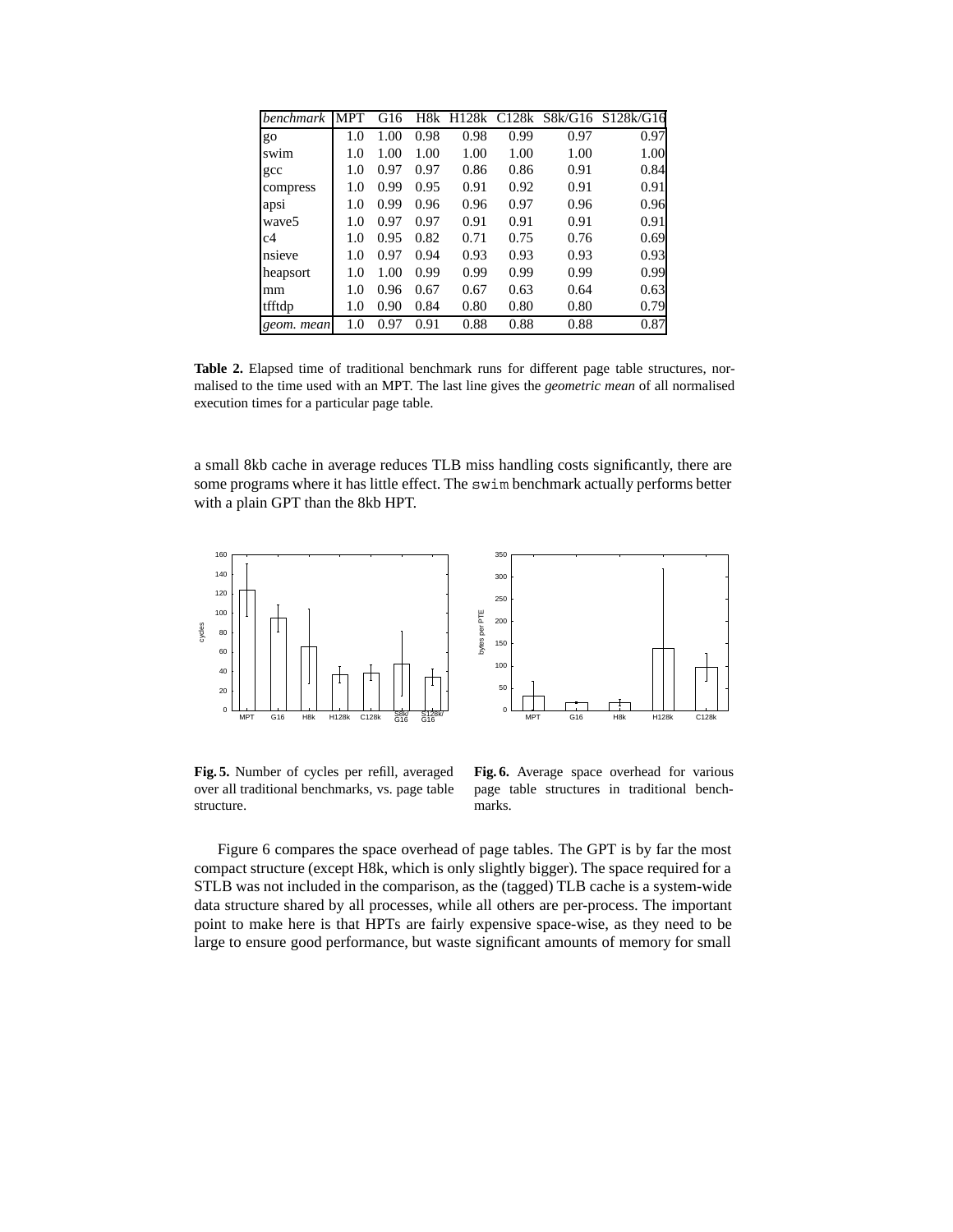processes. Clustering improves the size of the hashed page table somewhat, but it is still far higher than the hierarchical data structures.

**Task creation/deletion** Memory consumption by itself is not a significant issue nowadays. However, the cost of a large data structure is not just the memory it consumes, but the time required to initialise it. This is reflected in Figure 7, which shows the cost of creating and deleting tasks with the different page tables.



**Fig. 7.** Cost of task creation and deletion for different page tables.

**Fig. 8.** Page table size overhead (bytes/PTE) for the sparse benchmarks. For each page table structure, the upper line is for "uniform", the lower for "file".

The results clearly show that page table setup/tear-down cost dominates task creation/deletion. GPTs have by far the lowest cost, the task creation/deletion cycle is about 70 % of that of the small HPT, and more than an order of magnitude less than that of the MPT, the CPT or the large HPT. The additional cost incurred through the TLB cache is minimal (about 10 %).

**Sparse memory use** Figure 8 shows the space overhead of the different page tables under very sparse memory use. MPTs are uniformly bad, consuming about two orders of magnitude more memory than GPTs. The small HPT (which becomes unusable at around 1000 pages because of excessive overflow chaining) uses the least memory. The GPT's space usage is quite stable at about twice the HPTs' best case (for "file"). The large HPT is space efficient only once the number of pages approaches the HPT's capacity. The behaviour of the CPT essentially mirrors the HPT.

**Mapping operations** Figure 9 shows the cost per page of protecting and unprotecting all pages in a region of 128 pages. The HPTs perform best, the MPT worst, CPT and GPTs in between. The differences are not very substantial. Protecting all pages at once (PROTN) only reduces the cost by about 10–20% compared to performing all operations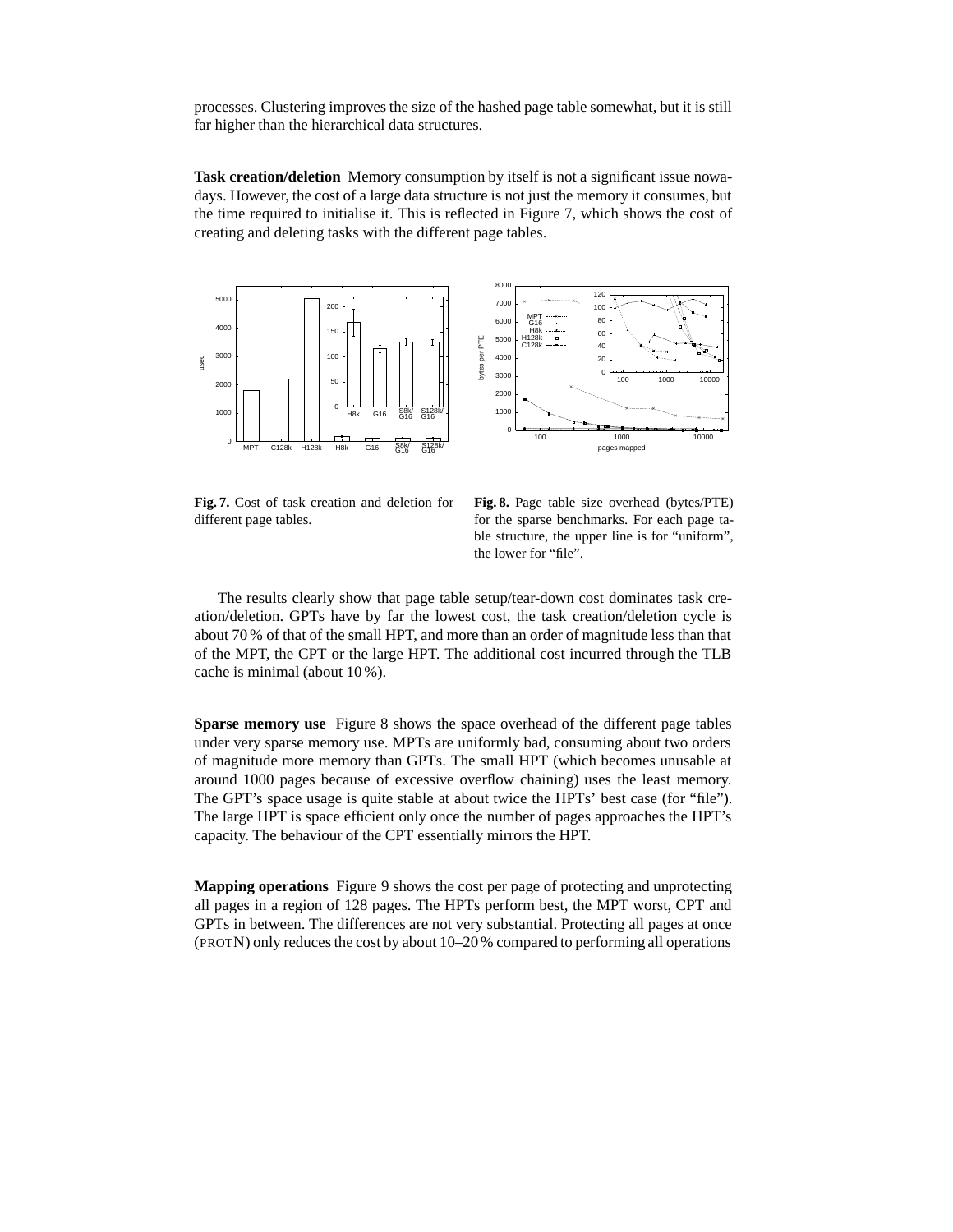

**Fig. 9.** Compact mapping benchmark: Cost per page of write-protecting individual pages (PROT1) or a whole region (PROTN), and successively unprotecting page-wise.

on individual pages (PROT1). This reflects the very low system-call overhead of the  $\mu$ kernel.

Figure 10 shows the results of the sparse mapping benchmark, where the pages to be protected are sparsely allocated within a large region, and the task otherwise only has a minimum number of mapped pages. There is little difference between the various page tables as long as the region containing the pages is relatively small (note that a 64kb region is actually completely populated with the 16 pages). However, once the region becomes large, performance with MPTs as well as the large HPT and the CPT drops dramatically. The drop is less dramatic in the case of the small HPT, whereas the performance of the GPT-based schemes is essentially unaffected by sparsity.

Figure 11 shows the result of performing the same mapping operations on a task which has an additional compact data segment of 64Mb size. Here the small HPT performs worst, as it is too small to hold all the relevant mappings. MPT and large HPT performance are further degraded compared to the previous benchmark. Similar for the CPT, although the degradation is much weaker. The GPT-based schemes are essentially unaffected and perform consistently well.

#### **5 Discussion**

#### **5.1 Conventional benchmarks**

Even with the reasonably small conventional benchmarks (all small enough to fit into physical memory on contemporary workstations) we found that the choice of the page table structure used in the kernel had a significant effect on performance. We found that only hashing schemes are competitive, as they support the fastest TLB refill routines. Furthermore, the hash table needs to be large for best performance.

However, we found that, as far as performance is concerned, there was little difference between using a HPT, a CPT, or a STLB reloaded from some hierarchical page table structure.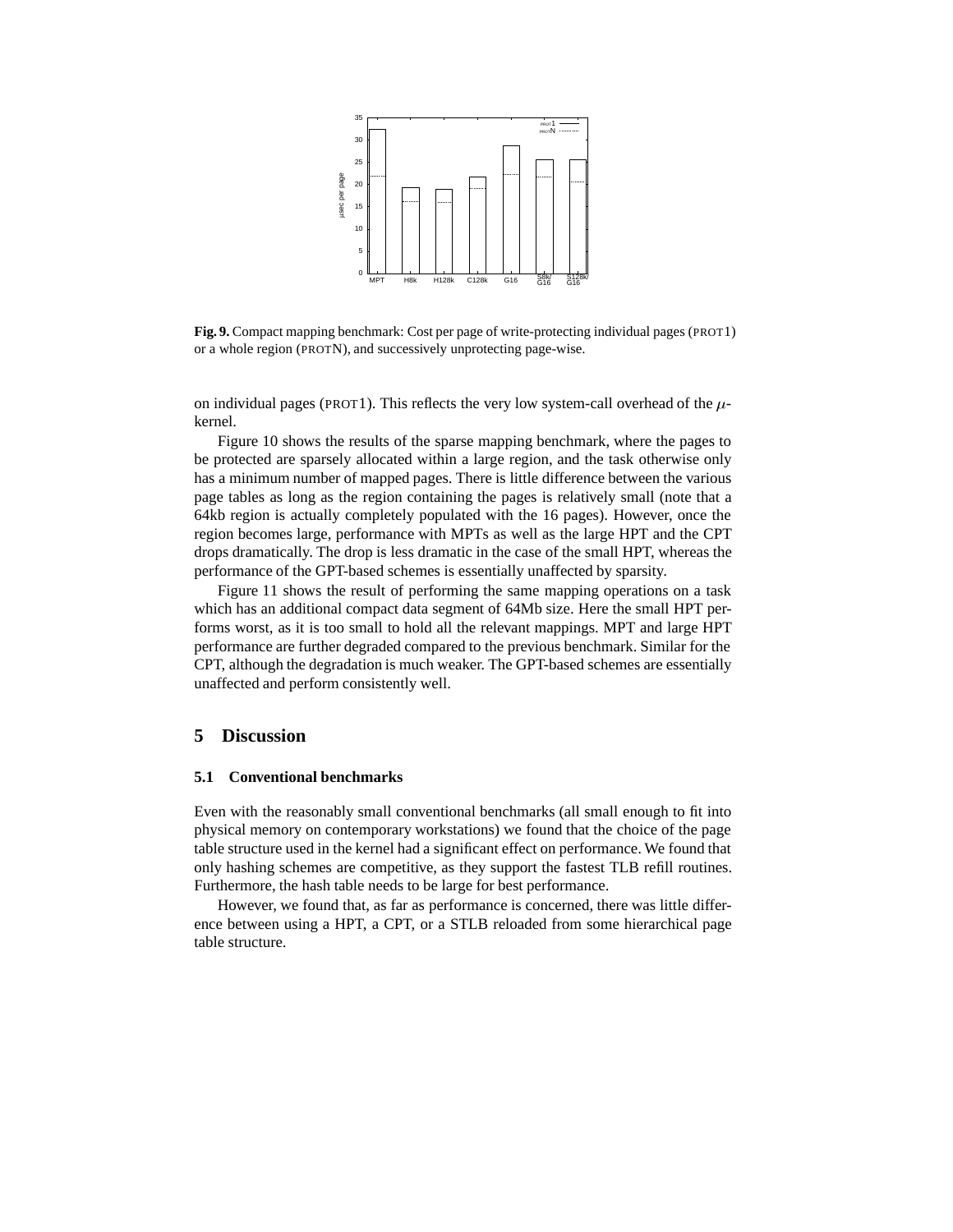

**Fig. 10.** Sparse mapping benchmark: Cost of read-protecting a region of varying size containing 16 allocated pages at random locations. Only a minimum of other pages are mapped.

**Fig. 11.** As Figure 10, except the client task also has an additional 64Mb segment mapped which is untouched by the mapping operations measured.

A large per-process hash table, as for the HPT or CPT, implies significant space overhead for the (mostly relatively small) conventional benchmarks. However, the space effects do not seem big enough to constitute a serious problem for traditional applications.

#### **5.2 Task creation/deletion**

These benchmarks showed that the set-up and clean-up costs of 6-level MPTs or large HPTs or CPTs have a disastrous effect on task creation and deletion overhead. Neither type of page tables are usable if inexpensive tasks are desired. As MPTs are also slower for refill, this essentially rules them out for 64-bit systems.

GPTs perform well, resulting from their ability to adapt: For small processes the GPT tree never grows beyond a few levels, but they can grow to support large processes as well.

#### **5.3 Sparse address spaces**

The sparse benchmarks confirm the unsuitability of MPTs for wide-address architectures. The large HPT is only competitive for reasonably large processes, the same holds true for the CPT. GPTs, however, perform very well. Their memory usage is at most about 2-3 times that of the (unrealistically small) 8kb HPT, and is clearly less than the small HPT for very small processes. Particularly in the more realistic "file" benchmark GPT space overhead is reasonable.

Recall that in Section 4.1 we opted for a 16-entry GPT as delivering the best size vs. speed tradeoff. However, this is only the best solution as long as a fixed node size is assumed. A GPT implementation which adapts the node size to the sparsity of virtual memory use would select two-entry GPTs in the sparse benchmarks and have a space overhead less than or equal to the unrealistically small H8k.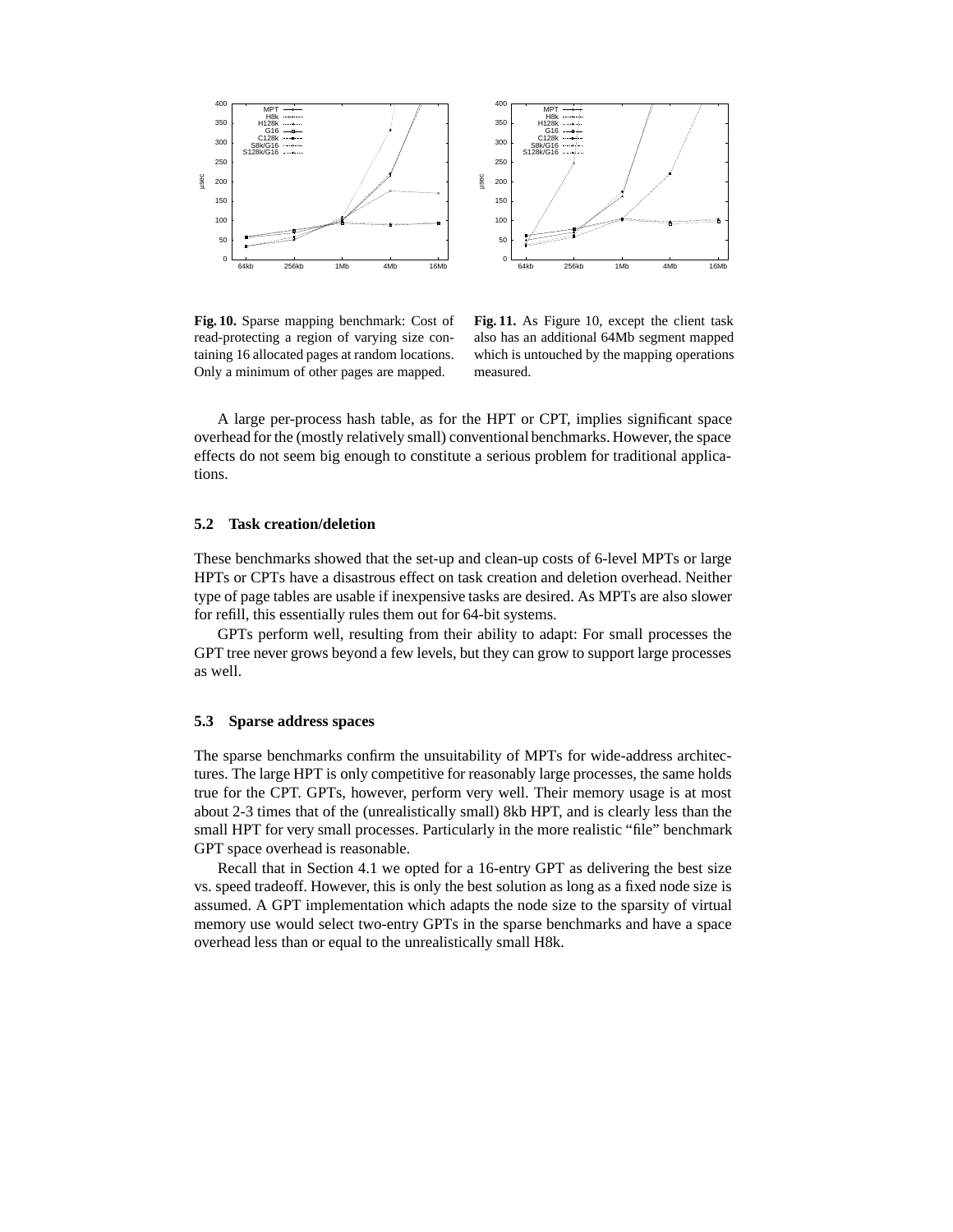#### **5.4 Mapping**

The cost of mapping operations is only weakly affected by the page table structure, as long as address spaces are compact. However, as address space usage becomes sparse, performance deteriorates strongly when using MPTs. HPT and CPT performance is only acceptable if the size of the table is well tuned to the size of the mapped address space. Mapping operations on sparse parts of an address space which contains many other pages (unaffected by the mapping operations) is expensive with any size HPT. The CPT performs somewhat better but is still very costly. GPT performance, however, is essentially unaffected by sparsity, independent of whether or not the GPT is combined with an STLB. The GPT clearly meets its design goal of supporting sparse address space use.

#### **5.5 LPTs**

As mentioned earlier, we did not implement an LPT, because of the inability of our L4 implementation to handle nested TLB misses. However, we can speculate how LPTs would perform in our benchmarks.

LPTs will be faster than MPTs as long as we have a high TLB hit rate when accessing the page table. In most cases, such a high hit rate will be accompanied by a high hit rate on user pages, in which case TLB miss handling costs are irrelevant. The cost of handling a secondary TLB miss is of the order of 400–500 cycles [Uhlig et al., 1995].<sup>2</sup> As it costs, in average, about 110 cycles to traverse the five upper levels of the MPT, this implies that the LPT would outperform the MPT when the TLB hit rate for page table accesses is about 80 % (higher if higher-level TLB misses occur). Hence, it is possible that the LPT would perform somewhat better than the MPT on the conventional benchmarks. However, in the case of sparse address space usage, TLB miss rates on the page table are most likely quite high, and LPT performance is unlikely to be competitive.

Moreover, we already concluded that any forward-mapped page table should be combined with an STLB. Once that is done, there is unlikely to be a significant performance advantage in a LPT. Furthermore, LPTs have essentially the same space overhead as MPTs for sparse address spaces, and the same or worse setup/tear-down overhead. The same arguments which rule out MPTs as a suitable page table structure for 64-bit systems therefore apply to LPTs as well.

#### **6 Summary**

We have examined a number of different page table structures in order to determine their suitability for 64-bit computer systems. Our results show that traditional forwardmapped page tables, which have been used in most 32-bit systems, are no longer competitive on 64-bit architectures, particularly when sparse address space use is an issue, as in  $\mu$ -kernel-based systems.

 $<sup>2</sup>$  Uhlig et al. measured the cost of a secondary miss on a MIPS R2000 CPU. The architecture of</sup> the R4700 is sufficiently similar to expect the costs to be roughly the same.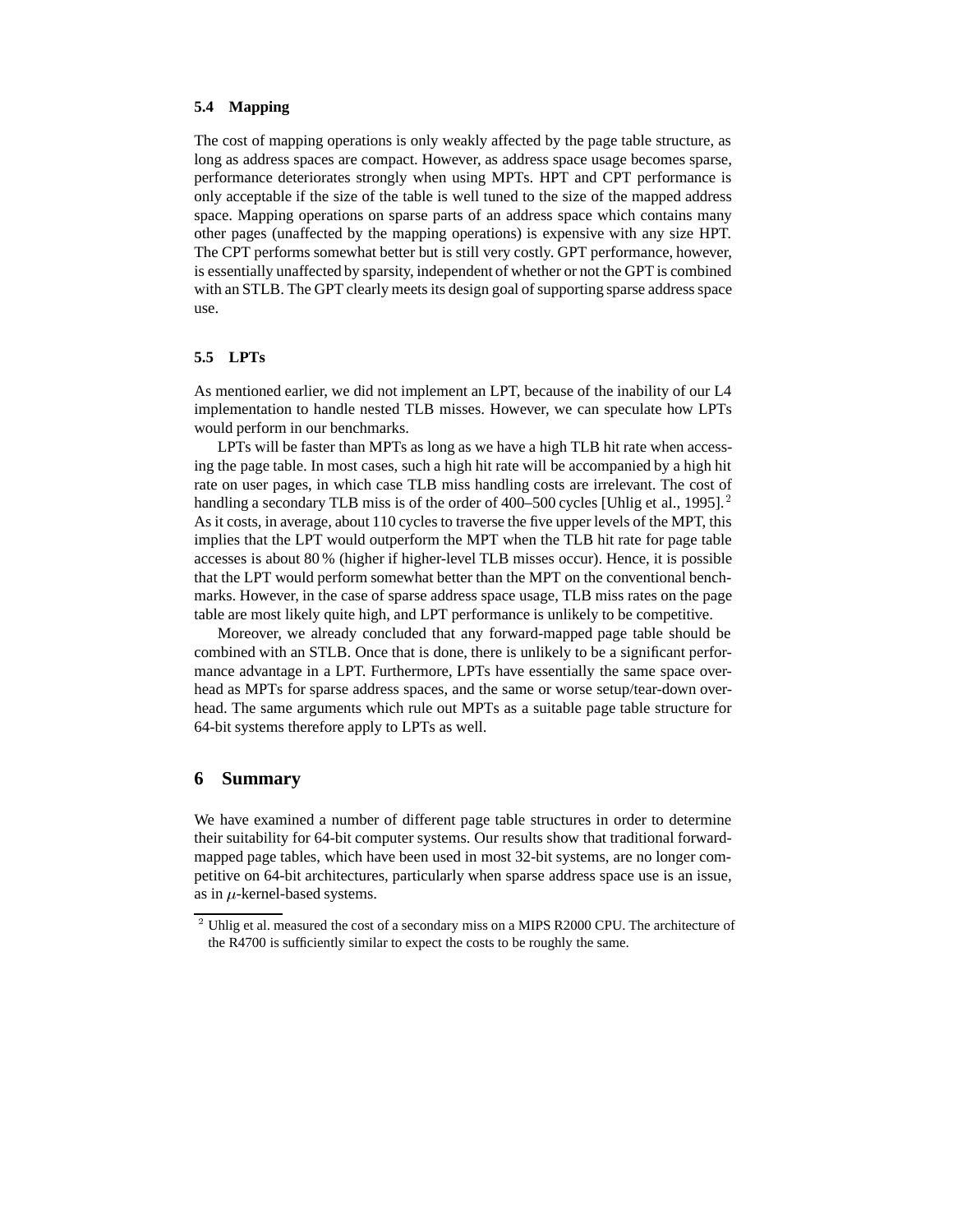Hashing schemes, such as hashed page tables, generally exhibit good TLB refill costs, as long as they are large enough. However, large per-process hash tables have a high space overhead for small processes, and slow down process creation and deletion.

We found a system-wide software TLB cache, backed by per-process guarded page tables, to be the best solution. This scheme outperforms all alternatives in TLB refill costs, task creation/deletion overheads, and VM operations on sparse address spaces. It also exhibits the lowest space overhead for conventional (compact) 32-bit applications, while retaining a reasonably low space overhead, comparable to optimally sized hashed page tables, in cases of extremely sparse address usage. Our GPT implementation still leaves room for improvement, as it does not attempt to adapt GPT node sizes to address space usage. An improved implementation has the potential to further reduce space overhead for very sparse address spaces.

We conclude that GPTs form an excellent base for translation management in operating systems for 64-bit architectures, particularly in microkernels which are meant to support a wide class of operating systems and user environments.

#### **References**

Aburto, Al. Benchmark collection. URL ftp://ftp.nosc.mil/pub/aburto.

- Appel, Andrew W. and Li, Kai (1991). Virtual memory primitives for user programs. In *Proceedings of the 4th International Conference on Architectural Support for Programming Languages and Operating Systems*, pages 96–107.
- Bala, Kavita, Kaashoek, M. Frans, and Weihl, William E. (1994). Software prefetching and caching for translation lookaside buffers. In *Proceedings of the 1st Symposium on Operating Systems Design and Implementation*, pages 243–253, Monterey, CA, USA. usenix.
- Chang, Albert and Mergen, Mark F. (1988). 801 Storage: Architecture and programming. *ACM Transactions on Computer Systems*, 6:28–50.
- Chase, Jeffrey S., Levy, Henry M., Feeley, Michael J., and Lazowska, Edward D. (1994). Sharing and protection in a single-address-space operating system. *ACM Transactions on Computer Systems*, 12:271–307.
- Clark, Douglas W. and Emer, Joel S. (1985). Performance of the VAX-11/780 translation buffer: Simulation and measurement. *ACM Transactions on Computer Systems*, 3:31–62.
- Cocke, John (1981). Virtual to real address translation using hashing. *IBM Technical Disclosure Bulletin*, 24(6).
- Elphinstone, Kevin (1993). Address space management issues in the Mungi operating system. Technical Report UNSW-CSE-TR-9312, School of Computer Science and Engineering, University of NSW, Sydney 2052, Australia.
- Elphinstone, Kevin, Heiser, Gernot, and Liedtke, Jochen (1997). *L4 Reference Manual — MIPS R4x00*. School of Computer Science and Engineering, University of NSW, Sydney 2052, Australia. UNSW-CSE-TR-9709. Latest version available from http://www/cse/unsw.edu.au/~disy/.